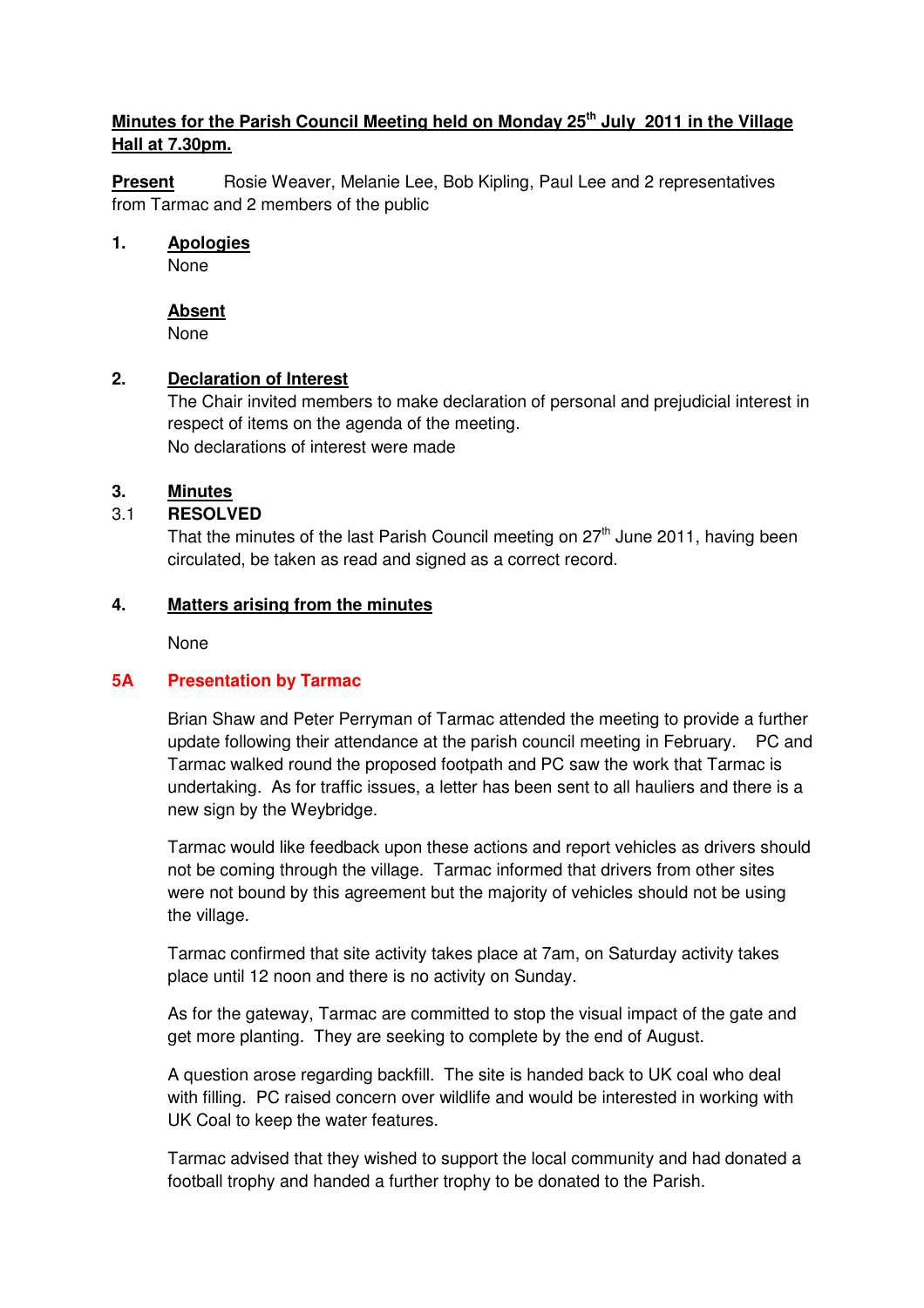Tarmac agreed to install dog waste bins around the new footpath.

 Tarmac were formally thanked for the trophies and for agreeing to install the dog waste bins. A further meeting was arranged with Tarmac to visit the quarry on 6<sup>th</sup> September 2011 at 6.30pm. Tarmac will send an invite to SMBC, other parishes and district councillors.

#### 5. **Public participation**

 Item 9.3 was brought forward and discussed by the public. Concern was raised at loss of employment and amenity.

#### **6. Correspondence and Communication**

- 6.1 Letter from Taylor Wimpey advising of intention to serve notice of proposed changes to allotments as a result of proposals for the wider Leys Lane site
- 6.2 Letter from Resident regarding Leys Lane, Meriden traffic calming petition
- 6.3 Letter from SMBC sending thanks for input and contribution to Conservation Advisory **Committee**
- 6.4 Letter from Wood Glaister acknowledging receipt of warranties
- 6.5 Letter from SMBC Local Development Framework Core Strategy Conference 27.07.11
- 6.6 Various e-mails from Taylor Wimpey
- 6.7 E-mail from Dave Turton regarding complaint
- 6.8 Letter from NPower regarding complaint
- 6.9 Various e-mails from residents regarding sports facilities

#### **7. Receive Reports**

 It was agreed that reports would be discussed as and when relevant. No comments made.

#### **8. Village Matters**

8.1 **Pool** – BB has confirmed that funding not available from source that he was pursuing. Clerk has asked for other options to enable work to be carried out.

 We have included a small amount in this year's budget but we need to pursue funding options as the works are costly. Clerk has asked BB for an estimated figure in respect of costs.

#### 8.2 **Maxstoke Lane/Hampton Lane development – Update**

 8.2.1 Warranties signed and returned. Two further warranties now approved. To agree various extensions to retainer to advise on warranties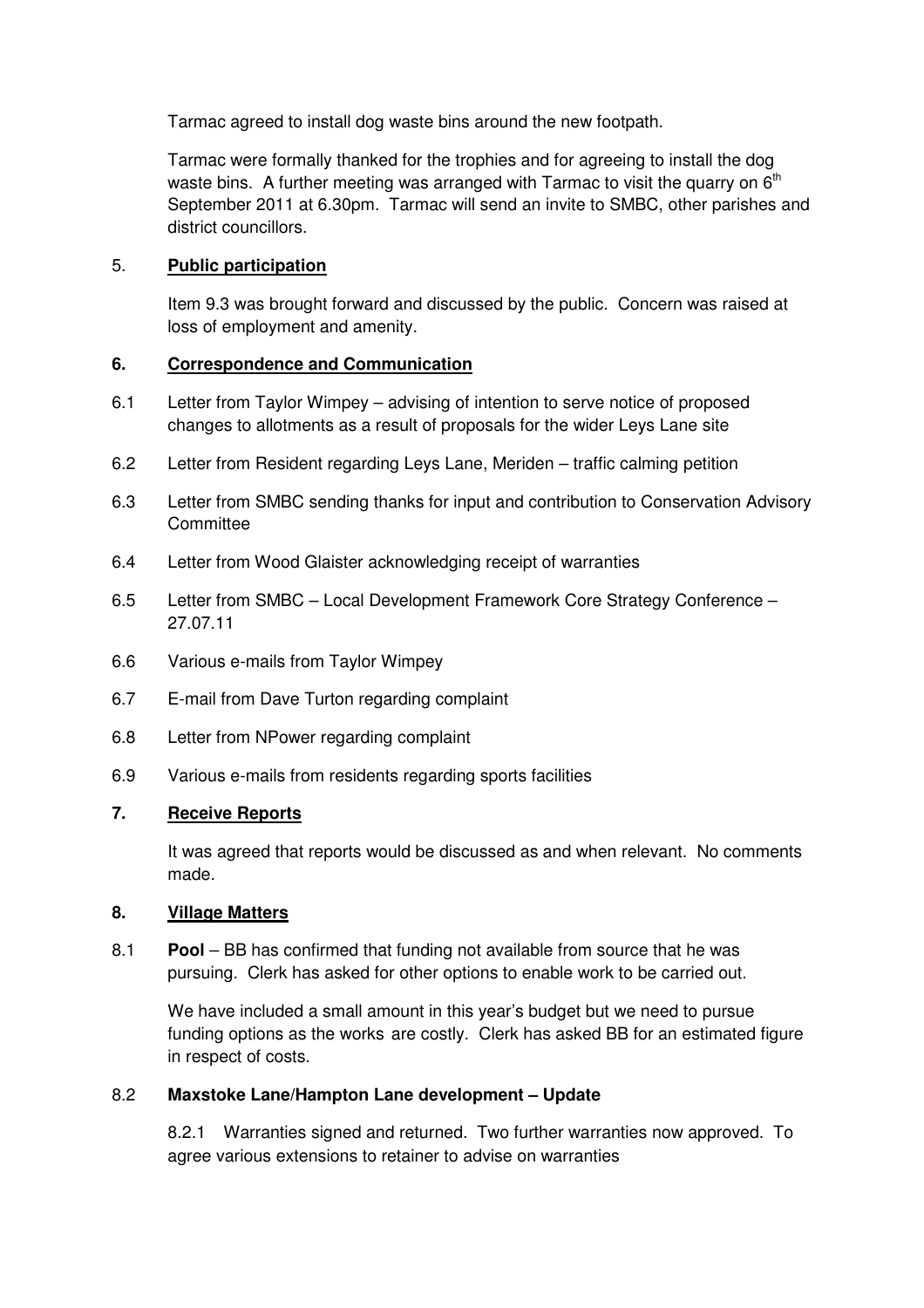# **RESOLVED**

Extension to retainer letter agreed.

8.2.2 To consider and approve the residential transfer and agree that this may be completed subject to advice from legal advisors

#### **RESOLVED**

It was agreed that provided the Parish Council's legal advisors are happy the transfer may be completed.

8.2.3 Date for completion predicted to be  $5<sup>th</sup>$  August 2011

 8.2.4 Plans for opening - To consider and agree the appointment of Paul Jayes to act as consultant and to consider and agree extension of current contract with C.Dean for services in relation to the new playing fields.

## **RESOLVED**

That Paul Jayes is appointed as a consultant to provide services at the ceiling rate of £15.00 per hour. Chris Dean is appointed to open and close facility at the quoted rate until further notice.

8.3 **Public Conveniences –** Toilets demolished. Fencing in the process of being fabricated and will be installed within ten days. To agree payment of invoice

## **RESOLVED**

That the account is paid

## 8.4 **HS2 – Consultation –** Outcome of Scrutiny Hearing

 RW attended the hearing and gave evidence. SMBC still agree in principle although they have asked for an environmental impact report.

8.5 **Leys Lane – traffic calming measures -** To consider supporting petition from residents

## **RESOLVED**

That the parish council supports the petition as it is within the parish plan and design statement

8.6 **Leys Lane –** Communication from Taylor Wimpey regarding consultation and public exhibition

Public exhibition held on 22<sup>nd</sup> July. PL and ML reported upon the exhibition. Reference was made to the parish plan. This is the opinion of Meriden residents that is being ignored.

 Taylor Wimpey advise that they have no option but to terminate the allotment lease. They have to give us a minimum one year's notice. The next time they can serve a termination notice is September and they intend to action this.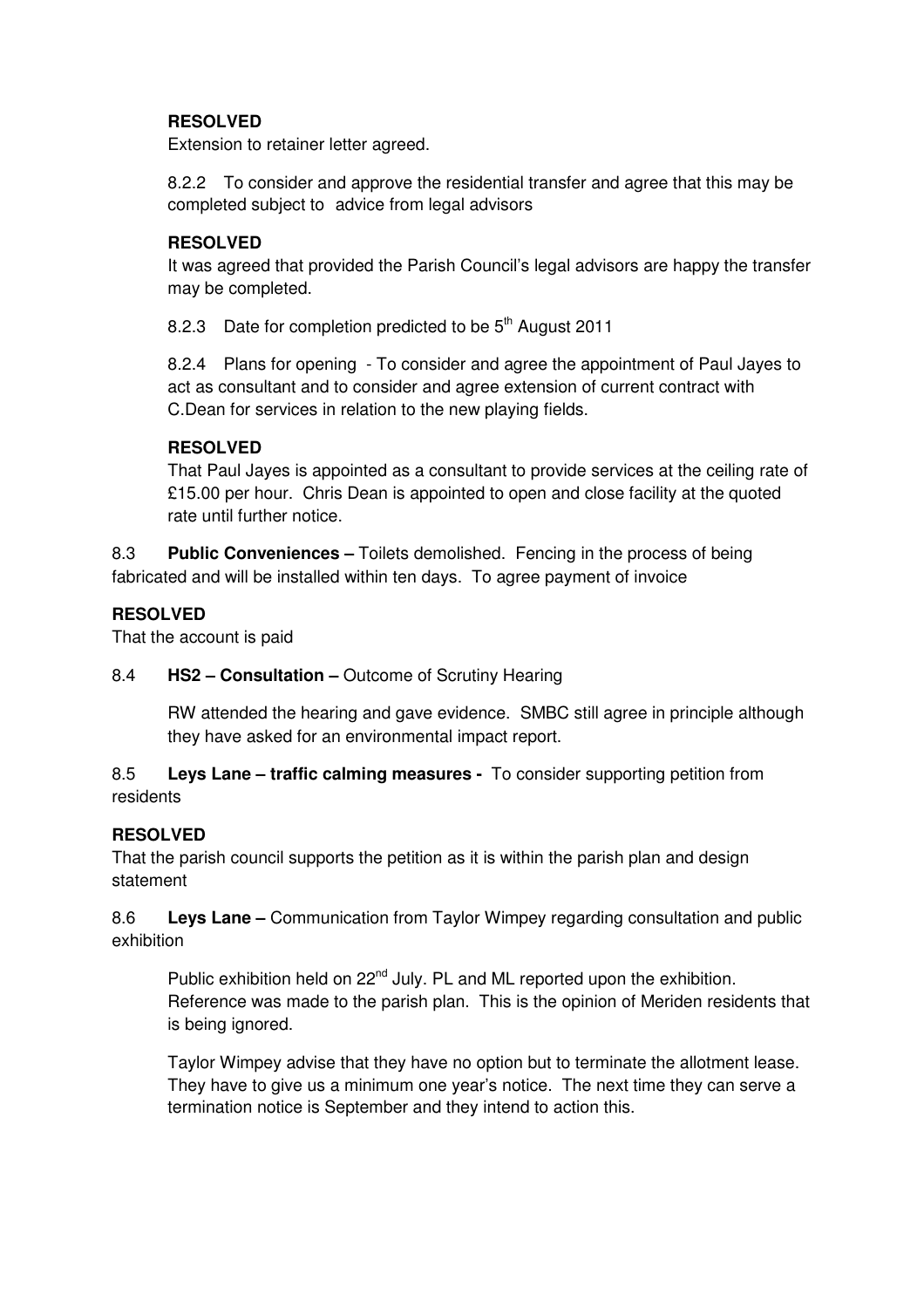# **RESOLVED**

Clerk to write to Taylor Wimpey to inform of the position of the parish council and copy allotment holders and district councillors

8.7 **Parish Design Statement –** Update provided that the group is waiting to hear from SMBC

8.8 **Allotments** – Update regarding payments and a report with regard to prospective tenants. To consider and agree letting plots for no rent where extensive work is required to clear weeds and bring plot to satisfactory condition. To also consider action to clear pathways

## **RESOLVED**

That the plots requiring substantial clear up are let at no rent for the current year and Brian Ball is instructed to clear pathways

8.9 **Summer Sports Programme** - Sports Equipment for Playing Fields – To agree payment of invoice for various equipment and additional kit

## **RESOLVED**

That the invoice is paid

8.10 **Eaves Green Lane –** Update of Public Inquiry provided. Inquiry has ended and the Inspectors decision is due at the end of September

## 8.11 **Financial Report**

This was provided at the last meeting

8.12 **Clerks hours –** Update of advice from WALC. To agree payment of the additional hours

## **RESOLVED**

That the Clerk is paid overtime

8.13 **Birmingham Airport** – Notice has been received of the Biennial review of night flying policy. A Consultation is to take place and began on  $1<sup>st</sup>$  June 2011. To commence from Winter 2011. Report received and representations to be made by  $24<sup>th</sup>$  August 2011

## **RESOLVED**

To be considered at the next meeting

## **9. Planning Matters**

**9.1 2011/902 Meriden Reservoir, Birmingham Road, Meriden CV7 7HZ –** Erect a 5.35m x 3.9m x 3.2m high phosphoric acid dosing (pad) kiosk within STWL owned operational land at Meriden reservoir number 3

Note: We have been informed that the overall height would be 3.35m high

Comments: No objection based on revised height